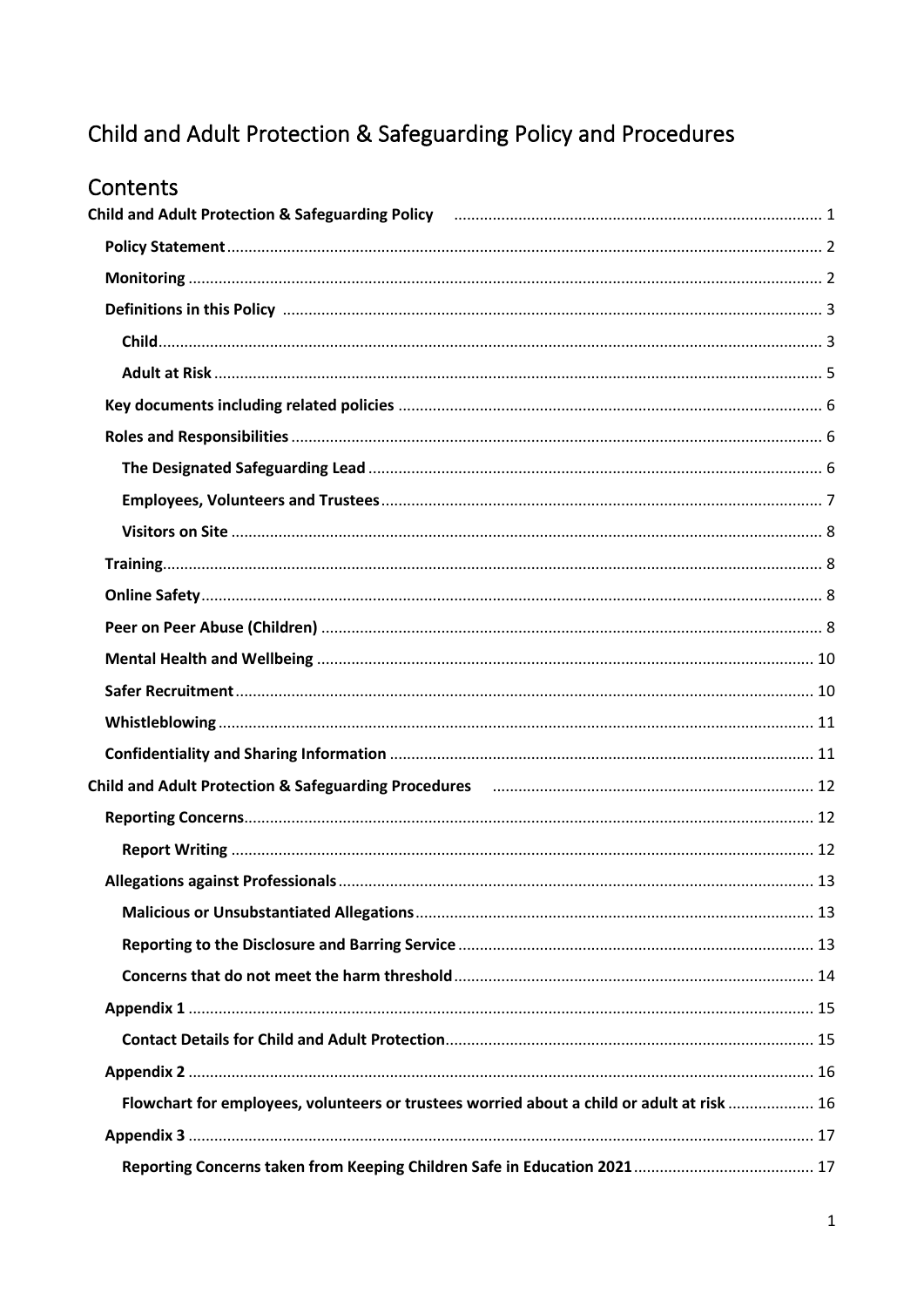### <span id="page-1-0"></span>Policy Statement

HorseWorld is committed to safeguarding and promoting the welfare of children, young people and adults at risk and expects all employees, volunteers and trustees to share this commitment. Safeguarding and promoting the welfare of children and adults at risk is everyone's responsibility and everyone who comes into contact with children, adults at risk and their families has a role to play. HorseWorld will take all reasonable measures to:

- Protect children and adults at risk from abuse and harm, including bullying, whether from an adult or a child
- Promote the welfare of children and adults at risk, at all times
- Deal appropriately with every suspicion or complaint of abuse
- Be alert to the special needs (including medical needs) of children and adults at risk
- Support children who have been abused in accordance with their agreed child protection plan
- Ensure any safeguarding work with adults at risk incorporates the principles of empowering adults, with a focus on meeting the desired outcomes of the adult
- Ensure all employees, volunteers and trustees remain alert to signs of abuse and understand their responsibilities under this policy knowing how to report concerns
- Provide appropriate support for any employees, volunteer or trustee who reports concerns
- Follow national and local guidance and statutory requirements relating to the safeguarding and protection of children and adults at risk
- Design and operate procedures which, so far as possible, ensure that anyone working with children and adults at risk, and who are innocent, are not prejudiced by false allegations

Every complaint or suspicion of abuse from within or outside HorseWorld will be taken seriously and in all proper circumstances will be referred promptly to appropriate external agencies and officers. In the case of serious incidents, a report will be made to the Charity Commission where safeguarding concerns have resulted in or could have resulted in harm including the failure to follow policies and procedures.

## <span id="page-1-1"></span>Monitoring

This policy and related procedures will be reviewed annually by the Designated Safeguarding Lead and their Deputy and updates will be provided to the Trustee Board, Employees and Volunteers. In exceptional circumstances and in the case of an incident occurring, this policy and related procedures will be reviewed by the Safeguarding Team and a report made to the Trustee Board. Where the incident involves an employee, the Local Authority Designated Officer (LADO) will assist in determining whether any improvements can be made to HorseWorld's policy or procedures.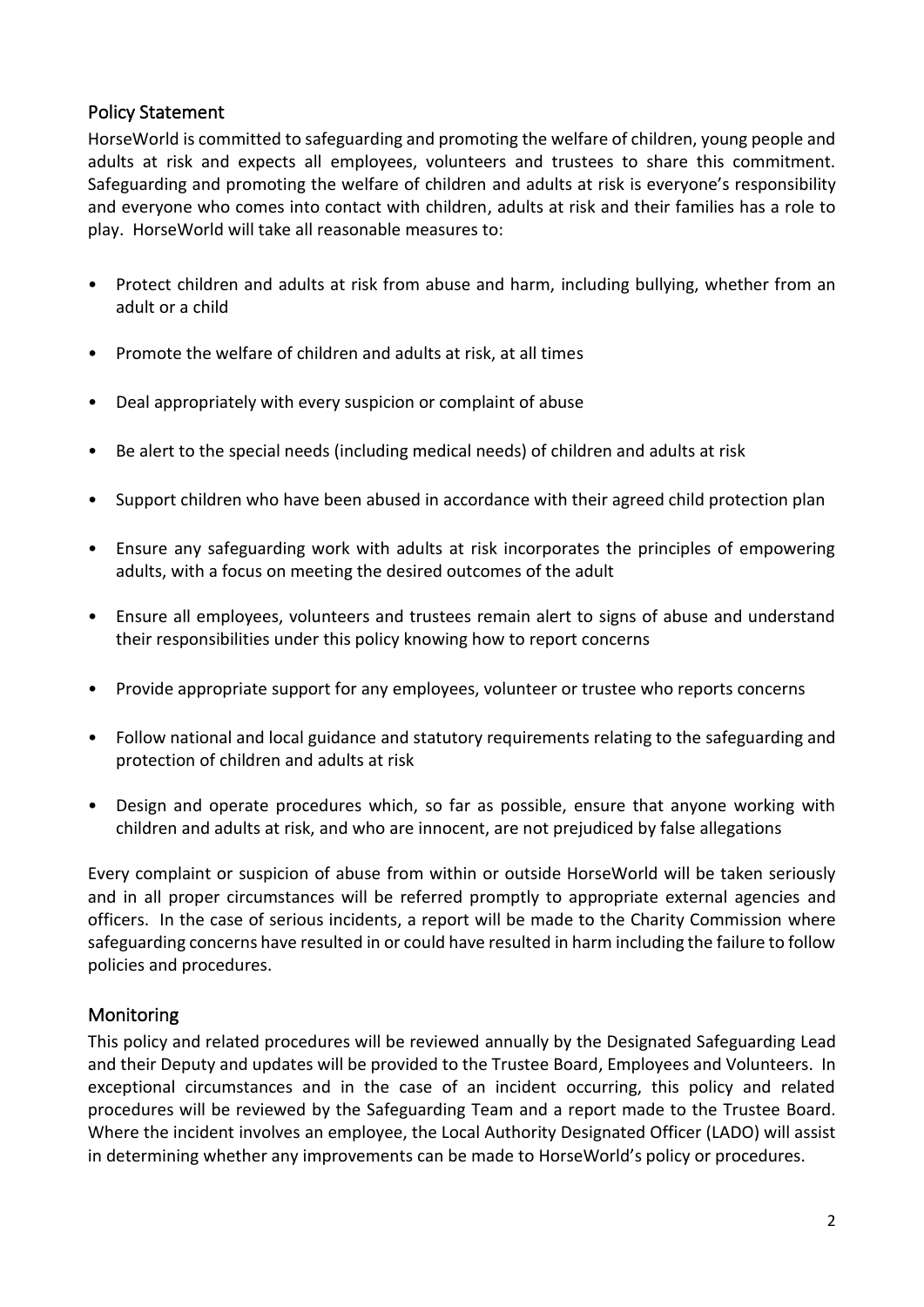## <span id="page-2-0"></span>Definitions in this Policy

<span id="page-2-1"></span>Child and **Children** include everyone under the age of 18 years

**Safeguarding of children** is defined as:

- Protecting children from maltreatment,
- Preventing impairment of children's mental and physical health or development,
- Ensuring that children grow up in circumstances consistent with the provision of safe and effective care, and
- Taking action to enable all children to have the best outcomes.

**Child Protection** is defined in the Children Act 1989 (s.47) as when a child is suffering or is likely to suffer significant harm. Under statutory guidance and legislation action must be taken to safeguard and promote the child's welfare.

**Child Abuse** is defined in the Keeping Children Safe in Education 2021 statutory guidance as a form of maltreatment of a child. Somebody may abuse or neglect a child by inflicting harm or by failing to act to prevent harm. Children may be abused by other children or adults, in a family or in an institutional or community setting by those known to them or, more rarely, by others

## **Types of Child Abuse** include:

**Physical Abuse** defined as a form of abuse which may involve hitting, shaking, throwing, poisoning, burning or scalding, drowning, suffocating or otherwise causing physical harm to a child. Physical harm may also be caused when a parent or carer fabricates the symptoms of, or deliberately induces, illness in a child.

**Emotional Abuse** defined as the persistent emotional maltreatment of a child such as to cause severe and adverse effects on the child's emotional development. It may involve conveying to a child that they are worthless or unloved, inadequate, or valued only insofar as they meet the needs of another person. It may include not giving the child opportunities to express their views, deliberately silencing them or 'making fun' of what they say or how they communicate. It may feature age or developmentally inappropriate expectations being imposed on children. These may include interactions that are beyond a child's developmental capability as well as overprotection and limitation of exploration and learning or preventing the child from participating in normal social interaction. It may involve seeing or hearing the ill-treatment of another. It may involve serious bullying (including cyberbullying), causing children frequently to feel frightened or in danger, or the exploitation or corruption of children. Some level of emotional abuse is involved in all types of maltreatment of a child, although it may occur alone.

**Sexual Abuse** defined as involving forcing or enticing a child or young person to take part in sexual activities, not necessarily involving violence, whether or not the child is aware of what is happening. The activities may involve physical contact, including assault by penetration (for example rape or oral sex) or non-penetrative acts such as masturbation, kissing, rubbing, and touching outside of clothing. They may also include non-contact activities, such as involving children in looking at, or in the production of, sexual images, watching sexual activities, encouraging children to behave in sexually inappropriate ways, or grooming a child in preparation for abuse.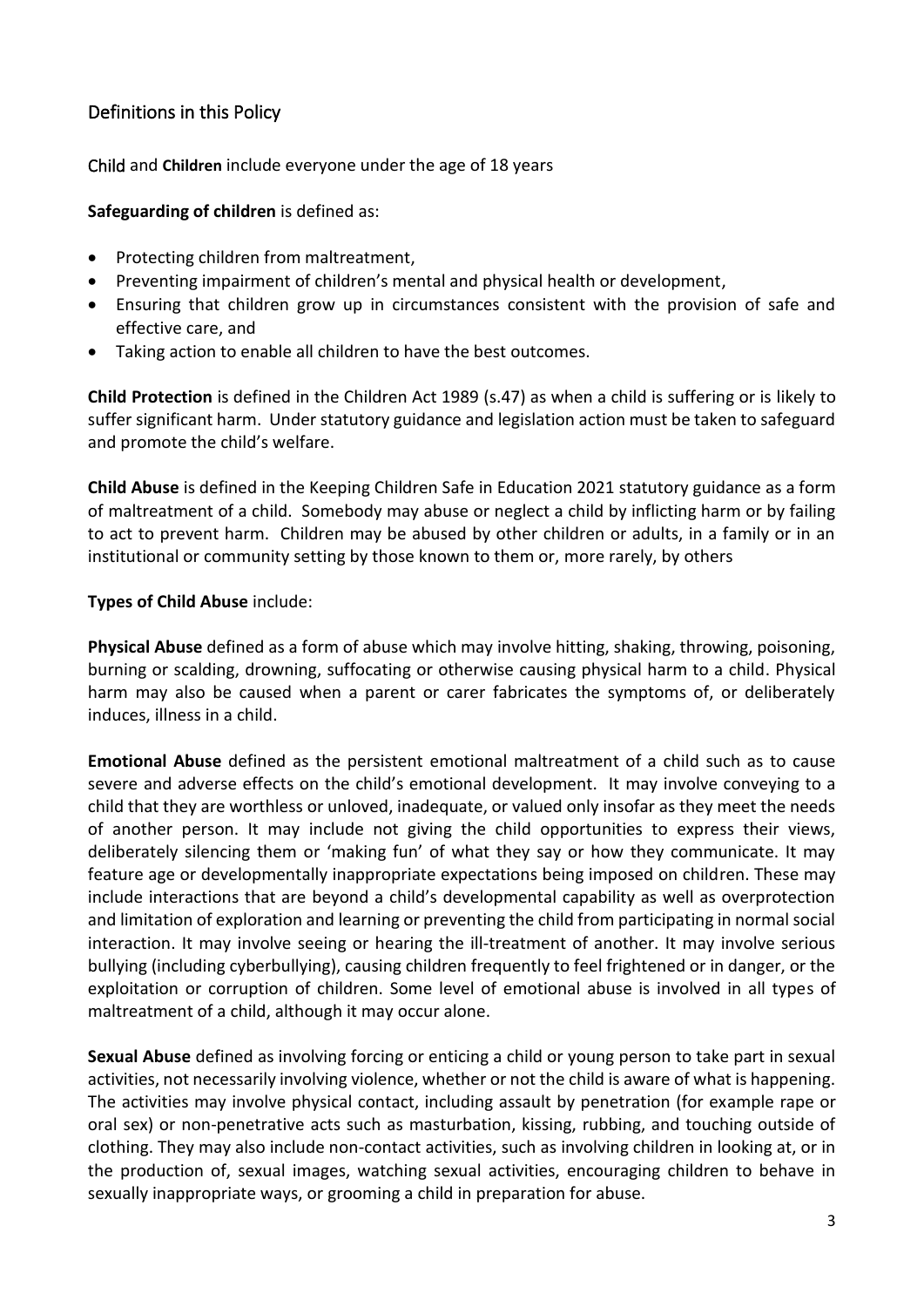Sexual abuse can take place online, and technology can be used to facilitate offline abuse. Sexual abuse is not solely perpetrated by adult males. Women can also commit acts of sexual abuse, as can other children. The sexual abuse of children by other children is a specific safeguarding issue (also known as peer-on-peer abuse) in education and all staff should be aware of it and of their school or colleges policy and procedures for dealing with it.

**Neglect** defined as the persistent failure to meet a child's basic physical and/or psychological needs, likely to result in the serious impairment of the child's health or development. Neglect may occur during pregnancy, for example, as a result of maternal substance abuse. Once a child is born, neglect may involve a parent or carer failing to: provide adequate food, clothing and shelter (including exclusion from home or abandonment); protect a child from physical and emotional harm or danger; ensure adequate supervision (including the use of inadequate caregivers); or ensure access to appropriate medical care or treatment. It may also include neglect of, or unresponsiveness to, a child's basic emotional needs.

Safeguarding issues that can place children at risk of harm include:

- Child Sexual Exploitation and Child Criminal Exploitation
- Honour based abuse including Female Genital Mutilation
- Mental Health
- Peer-on-peer abuse (child on child) including:
	- o Bullying
	- o Abuse in intimate personal relationships between peers
	- o Physical abuse
	- o Sexual violence
	- o Sexual harassment
	- o Non-consensual sharing of nude / semi-nude images and/or videos
	- o Non-consensual sexual activity
	- o Upskirting
	- o Initiation/hazing type violence and rituals
- Serious violence including that linked to county lines
- Substance misuse
- Children missing from education home or care
- Children with family members in prison
- Child exploitation through trafficking
- Homelessness
- Private fostering
- Radicalisation

More information on all of the above can be found in Part One of the statutory guidance, Keeping Children Safe in Education 2021, which must be read by anyone working directly with children. Anyone not working directly with children must read Annex A of the same statutory guidance.

#### [Keeping Children Safe in Education 2021](https://assets.publishing.service.gov.uk/government/uploads/system/uploads/attachment_data/file/1007260/Keeping_children_safe_in_education_2021.pdf)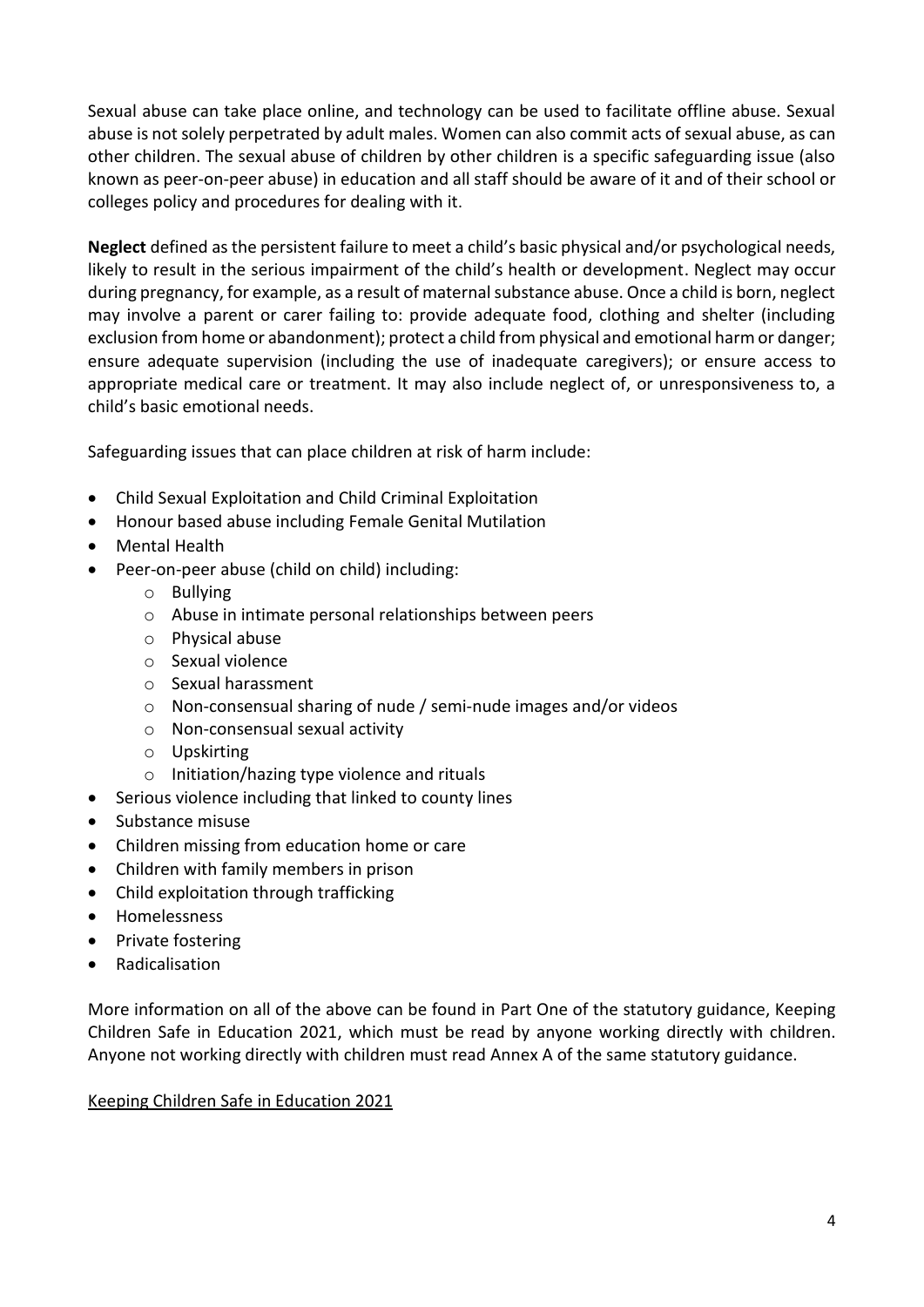<span id="page-4-0"></span>Adult at Risk as defined by the Care Act 2014, states that safeguarding duties apply to an adult who is 18 years or over, who:

- has need for care and support (whether or not the local authority is meeting any of those needs),
- is experiencing, or at risk of abuse or neglect, and
- as a result of those care and support needs is unable to protect themselves from either the risk of or the experience of abuse or neglect.

**Safeguarding of Adults at Risk** means protecting an adult's right to live in safety, free from abuse and neglect. It is about people and organisations working together to prevent and stop both the risks and experience of abuse or neglect, while at the same time making sure that the adult's wellbeing is promoted including, where possible, having regard to their views, wishes, feelings and beliefs in deciding on any action. This must recognise that adults sometimes have complex interpersonal relationships and may be ambivalent, unclear or unrealistic about their personal circumstances.

There are **Six Key Principles** that underpin adult safeguarding. HorseWorld is committed to upholding these key principles:

- **Empowerment** people being supported and encouraged to make their own decisions and informed consent
- **Prevention** it is better to take action before harm occurs
- **Proportionality** the least intrusive response appropriate to the risk presented
- **Protection** support and representation for those in greatest need
- **Partnership** local solutions through services working with their communities. Communities have a part to play in preventing, detecting and reporting neglect and abuse
- **Accountability** accountability and transparency in delivering safeguarding

**Abuse** is the violation of an individual's human and civil rights by any other person or persons:

- It may be something that is done to the person
- It may be something not done when it should have been
- It may be unintentional
- But if an adult is harmed, action must be taken to address the situation.

**Categories of Abuse** as defined by the Care Act 2014 include**:**

- Physical abuse
- Emotional / Psychological abuse
- Financial abuse
- Sexual abuse
- Neglect and acts of omission
- Organisational abuse
- Self-neglect
- Discriminatory abuse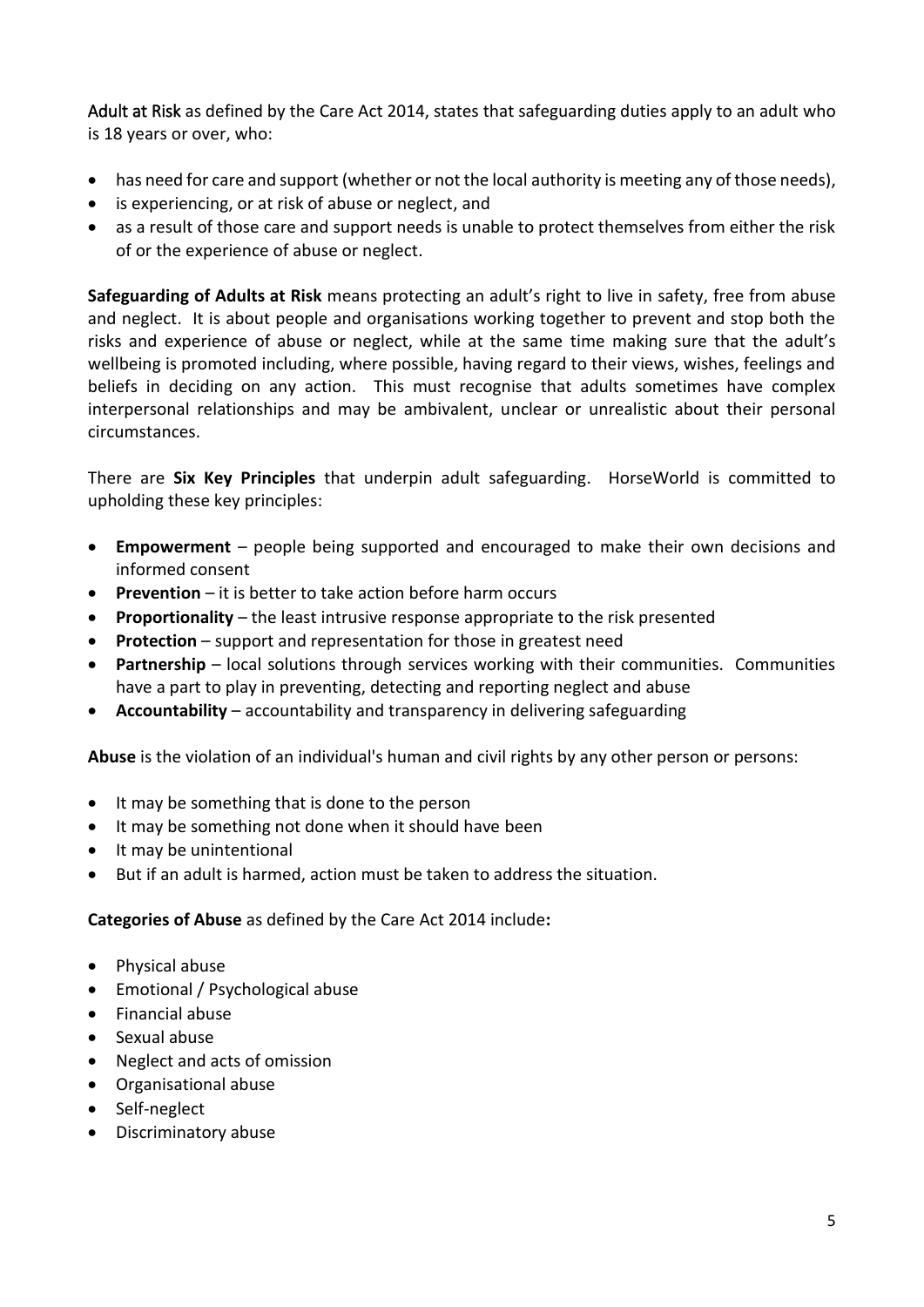Additional Safeguarding issues include:

- Domestic abuse
- Radicalisation
- Modern slavery
- Honour based abuse

More information can be found in the Guide to Protecting and Safeguarding Adults from the Keeping Bristol Safe Partnership

#### Microsoft Word - Alerters & Reporters Guide 2010 amended 2012 .doc (bristolsafeguarding.org)

## <span id="page-5-0"></span>Key documents including related policies

#### **External**

- Keeping Children Safe in Education 2021 (Department for Education)
- Working Together to Safeguard Children: A guide to inter-agency working to safeguard and promote the welfare of children – 2018 (HM Government)
- Working with Adults at Risk (Keeping Bristol Safe Partnership)
- Southwest Child Protection Procedures (Keeping Bristol Safe Partnership)
- Alternative Provision Statutory Guidance (Department for Education)
- Preventing and Tackling Bullying (Department for Education)
- Sexual Violence and Sexual Harassment between children in schools and colleges 2021 (Department for Education)

#### **HorseWorld**

- Discovery Mission & Ethos Statement
- Discovery Code of Conduct
- Discovery Attendance Policy
- Discovery Ethos & Behaviour Policy
- Whistleblowing Policy
- Health and Safety Policies
- Alcohol & Substance Misuse
- Disciplinary Procedure

## <span id="page-5-1"></span>Roles and Responsibilities

#### <span id="page-5-2"></span>The Designated Safeguarding Lead

HorseWorld has appointed a senior member of staff with the necessary status and authority (Designated Safeguarding Lead) to be responsible for matters relating to child protection and welfare and the safeguarding of adults at risk. The Deputy Designated Safeguarding Lead will carry out this role when the Designated Safeguarding Lead is unavailable.

Details of the current Designated Safeguarding Lead and Deputy are given in Appendix 1.

The main responsibilities of the Designated Safeguarding Lead are:

• to be the first point of contact for parents, children, employees, volunteers and trustees in all matters of child protection and safeguarding of adults at risk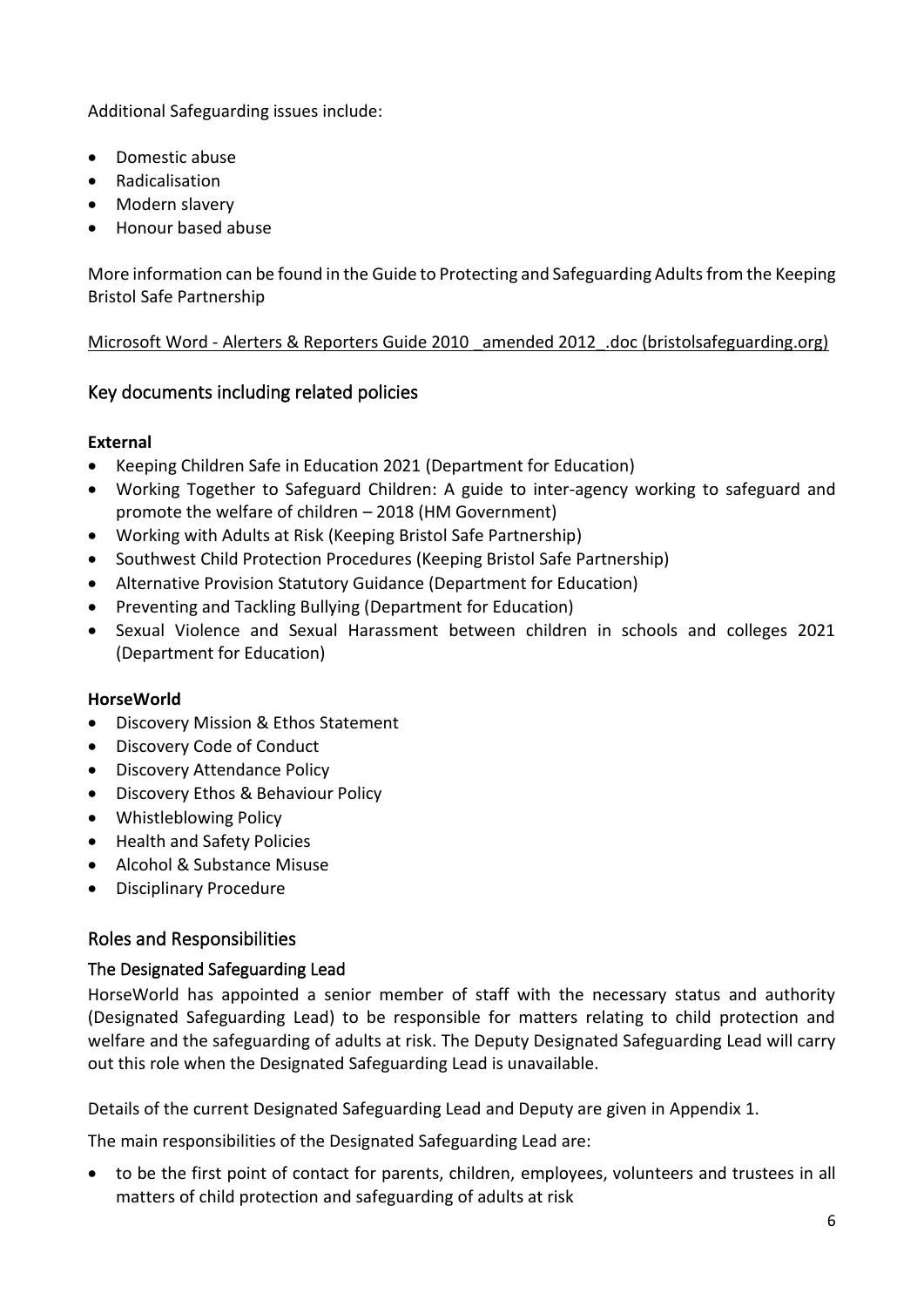- to act as a source of support, advice and expertise within HorseWorld when deciding whether to make a referral by liaising with relevant agencies on all matters regarding safeguarding
- to co-ordinate the child and adult protection procedures in HorseWorld and to review and regularly update the procedures and implementation of the procedures, working with the Senior Management Team as necessary
- to ensure all Discovery employees, volunteers and trustees receive regular, up to date training on child protection and safeguarding of adults at risk, and to keep records of that training
- to link with the local Safeguarding Children Boards and Adult Safeguarding authorities to ensure training opportunities are made available to anyone working directly with children and adults at risk and the latest local policies on safeguarding to monitor the keeping, confidentiality and storage of records in relation to child protection and safeguarding
- to liaise with the Local Authority Designated Officer (LADO), the local children's social care services, adult social care and other external agencies as and when appropriate, including the police, the Disclosure and Barring Service, the local Prevent Team and Hate Crime Team
- refer cases of suspected abuse to the relevant authorities including the Channel police lead where concerns are identified in respect of potential signs of radicalisation indicating a child or young person is vulnerable (the "Prevent Duty")
- support employees who make referrals to the relevant authorities
- refer cases where a person is dismissed from employment or voluntary service, or left due to risk or harm to a child or adult at risk to the Disclosure and Barring Services as required
- refer cases where a crime may have been committed to the Police as required

The Designated Safeguarding Lead for HorseWorld will:

- undertake the roles and responsibilities of this position as set out by keeping children safe in education and ensuring the safeguarding of adults at risk
- liaise with children's social care and other agencies on behalf of HorseWorld
- keep the CEO informed of all actions unless the CEO is the subject of a complaint whereupon the Designated Safeguarding Lead will consult with the Trustee Board

The Designated Safeguarding Lead and the Deputy Designated Safeguarding Lead will undertake appropriate safeguarding training and will attend refresher training at least at two yearly intervals, or more often if deemed appropriate.

#### <span id="page-6-0"></span>Employees, Volunteers and Trustees

Whether working directly with children and adults at risk, or not, HorseWorld expects all employees, volunteers and trustees to be vigilant and alert to the possibility that "it could happen here".

Anyone working on behalf of HorseWorld, whether paid or not, must following their general legal duties to:

- Protect children and adults at risk from abuse,
- Be aware of, and follow, HorseWorld's child protection and adult safeguarding procedures,
- Know how to access and implement the procedures independently, if necessary,
- Keep a sufficient record of any complaint, conversation or event relating to the safeguarding of children and adults at risk and in accordance with this policy, and
- Report any matters of concern to the Designated or Deputy Safeguarding Lead, or external authority, promptly without delay.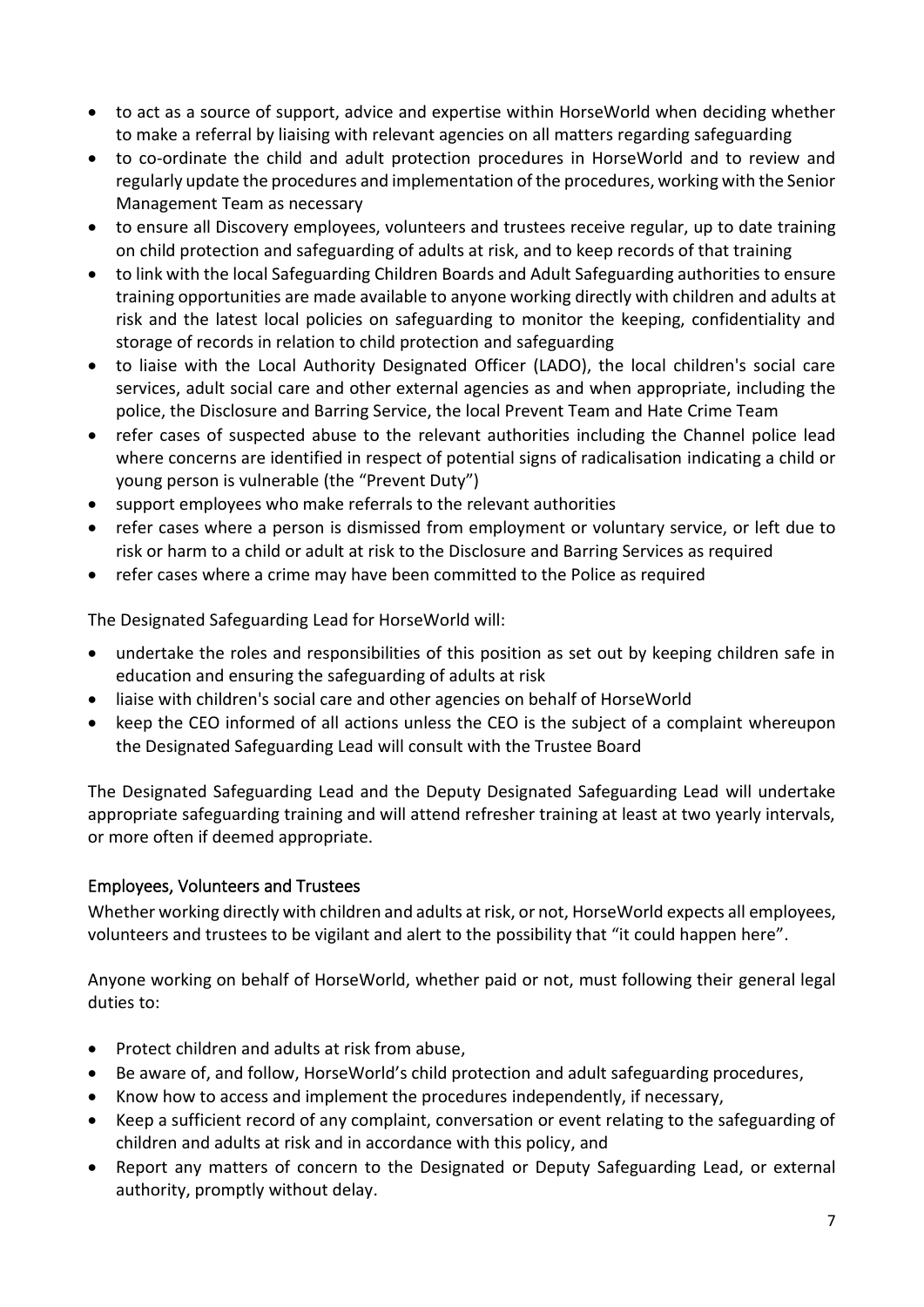#### <span id="page-7-0"></span>Visitors on Site

If a visitor alerts a member of the HorseWorld team to a safeguarding concern, the employee, volunteer or trustee must follow this up by making a report to the Designated Safeguarding Lead or their Deputy.

Visitors who accompany children and young adults attending Discovery programmes will be required to sign in when they arrive and sign out when they leave. They must show identification if requested and evidence of DBS clearance if it is required.

## <span id="page-7-1"></span>**Training**

All employees, volunteers and trustees will be provided with induction training that includes:

- Child protection and adult safeguarding training (including online safety)
- Access to this policy
- Other relevant policies stated in the Key Documents section above
- The identity of the Designated Safeguarding Lead and their Deputy

Anyone who works directly with children and adults at risk on behalf of HorseWorld will be provided with a copy of Part 1 and Annex B of Keeping Children Safe in Education and the guidance document, Working with Adults at Risk from the Keeping Bristol Safe Partnership. All other personnel will be provided with a copy of Annex A of Keeping Children Safe in Education.

Anyone who works directly with children and adults at risk on behalf of HorseWorld will undertake child protection and adult safeguarding training on at least an annual basis.

## <span id="page-7-2"></span>Online Safety

HorseWorld will ensure children and adults at risk are prevented from accessing potentially harmful and inappropriate online material. The following risks will be assessed to ensure children and adults at risk are protected from harm:

- **Content** being exposed to illegal, inappropriate or harmful content, for example: pornography, fake news, racism, misogyny, self-harm, suicide, anti-Semitism, radicalisation and extremism
- **Contact** being subjected to harmful online interaction with other users; for example: peer to peer pressure, commercial advertising and adults posing as children or young adults with the intention to groom or exploit them for sexual, criminal, financial or other purposes'
- **Conduct** personal online behaviour that increases the likelihood of, or causes, harm; for example, making, sending and receiving explicit images (e.g consensual and non-consensual sharing of nudes and semi-nudes and/or pornography, sharing other explicit images and online bullying; and
- **Commerce** risks such as online gambling, inappropriate advertising, phishing and or financial scams.

#### <span id="page-7-3"></span>Peer on Peer Abuse (Children)

All employees, volunteers and trustees must recognise that children are capable of abusing their peers. Issues of learners hurting other learners have traditionally been dealt with under processes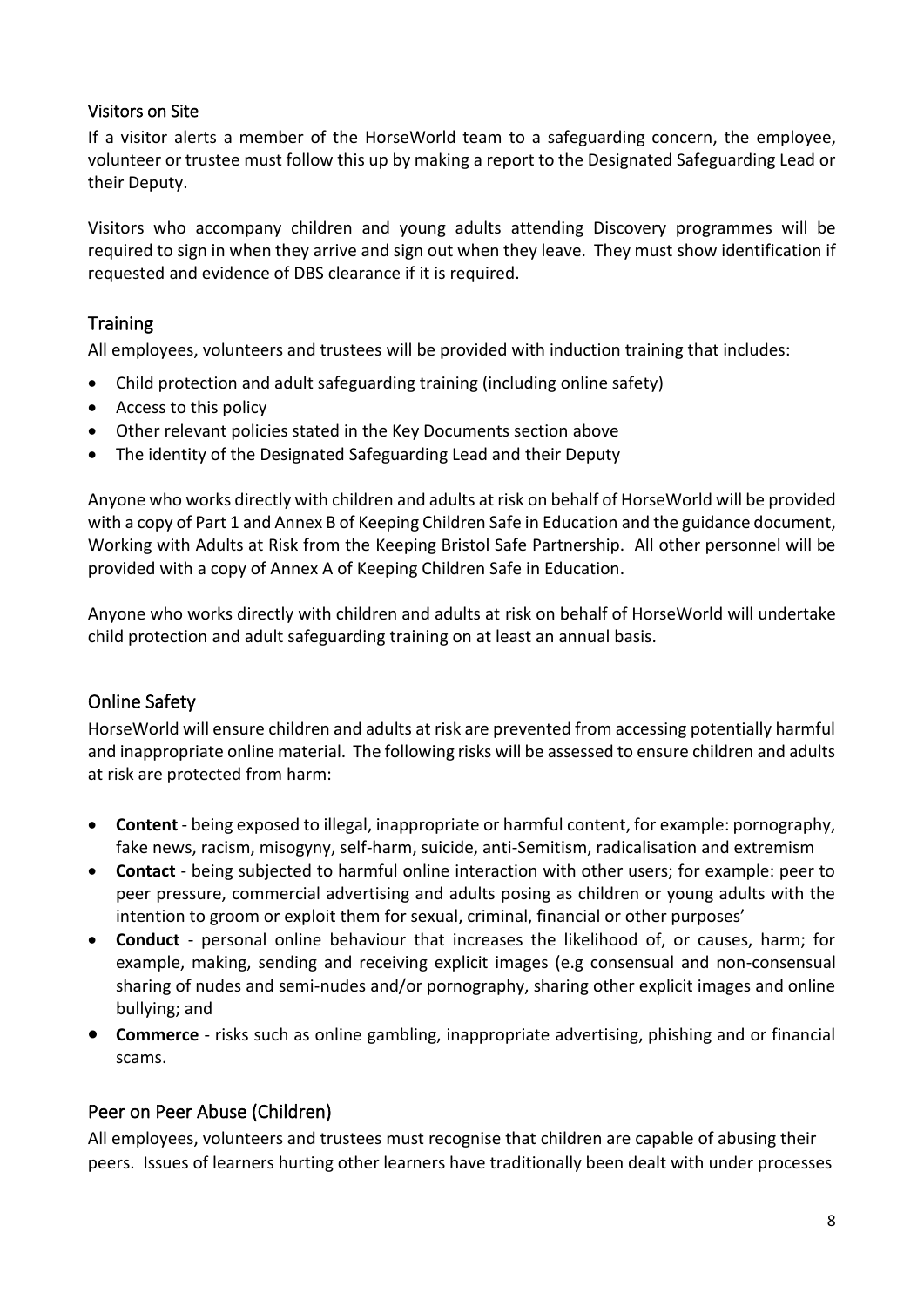outlined in behaviour policies. It is important that peer on peer harm should be considered as a safeguarding issue.

Any incident of peer-on-peer abuse (see section above "Definitions" for examples) will be treated under this Safeguarding Policy and Procedures and records will be kept and made available to relevant authorities as appropriate.

HorseWorld operates a zero-tolerance approach to abuse, and it will never be passed off as "banter", "just having a laugh", "part of growing up", or "boys being boys" as this can lead to a culture of unacceptable behaviours and an unsafe environment for children.

Banter and teasing can, and should, be acknowledged and recognised as bullying behaviour and may require proportionate intervention.

It is understood that peer-on-peer abuse may reflect equality issues in terms of those who may be targeted are more likely to have protected characteristics.

HorseWorld is committed to undertaking the following:

- Early identification of vulnerability to peer-on-peer harm by reviewing attendance, behaviour, attainment and safeguarding records during every programme.
- Securing the immediate safety of learners involved in an incident and sourcing support for other young people affected.
- If a disclosure is made, the member of staff must listen to the child carefully, ensuring boundaries are retained and without asking leading questions, only prompting the child where necessary with open questions.
- Those who experience peer on peer abuse will never be given the impression that they are creating a problem by reporting, nor will those who experience abuse ever be made to feel ashamed for making a report.
- The child's wishes will be taken into consideration in any intervention and any action taken will ensure the safety of the child and others who may be experiencing, or have the potential to experience, the same or similar abuse.
- When incidents of sexual violence and sexual harassment occur, reference to Part 5 of Keeping Children Safe in Education 2021 and Sexual Violence and Sexual Harassment between children in schools and colleges 2021 should be made in relation to taking protective action. These incidents must be reported immediately to the Designated Safeguarding Lead or their Deputy who will undertake further assessment of what action should be taken proportionate to the factors that have been identified.
- In the event of any incident occurring, the Designated Safeguarding Lead or their Deputy will liaise with the relevant school, college or external authority as required to ensure all referrals for statutory assessments can be undertaken in accordance with the Children Act 1989 if required.
- Employees, volunteers or trustees must not view or forward illegal images of a child. UKCCIS sexting advice (schools and colleges) should be followed particularly where viewing an image is unavoidable.
- If the incident constitutes towards a criminal offence, HorseWorld will liase with the police and may involve the Lighthouse team (Safeguarding Unit) of Avon and Somerset Police.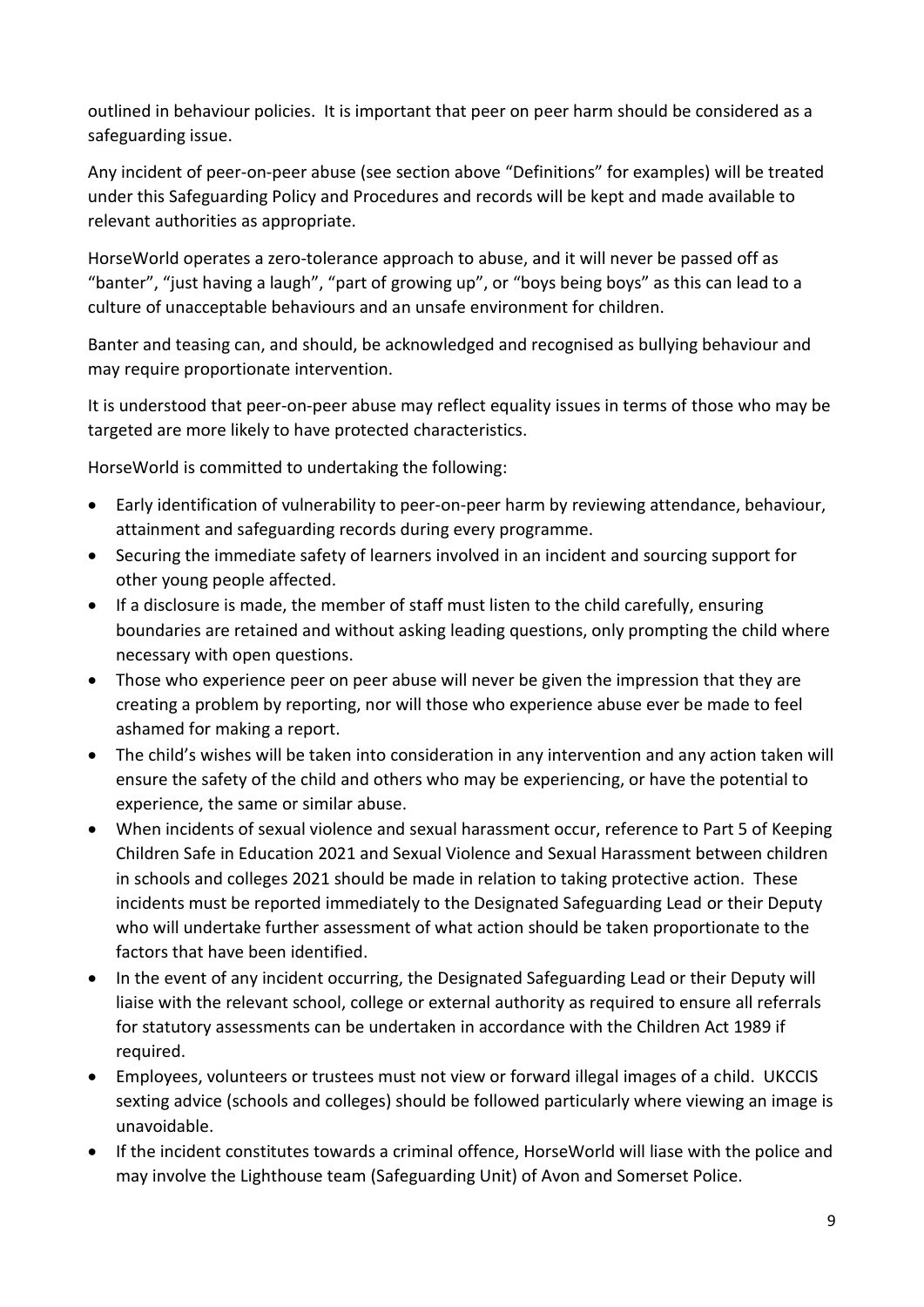• Risk assessments will be developed for individual children who have been involved in an incident working in partnership with the relevant school or college. Where possible, these reviews should involve the child and parents or carers.

Any child who is accused of perpetrating abuse against another child or adult at risk, may be suspended from attending HorseWorld whilst investigations take place, subject to the advice of children's social care or other relevant authorities. HorseWorld will take action to ensure the safety and welfare of the accused child and will inform parents, or carers, as soon as possible.

## <span id="page-9-0"></span>Mental Health and Wellbeing

HorseWorld accepts that it has an important role to play in supporting the mental health and wellbeing of every child and adult at risk that uses its services. Mental health problems can, in some cases, be an indicator that a child or adult at risk has suffered, or is at risk of suffering abuse, neglect of exploitation.

HorseWorld will undertake the following:

- Early identification of vulnerability to mental health problems by reviewing attendance, behaviour, attainment and safeguarding records during the course of the programme or other intervention.
- Employees, volunteers and trustees will raise their concerns to the Designated Safeguarding Lead or their Deputy to ensure that any vulnerabilities associated with mental health can be identified and supported appropriately.
- Where a learner is displaying acute mental health distress, their immediate health and safety will be managed along with support from emergency services via 999 if necessary.
- HorseWorld will work with families, carers and professionals to ensure that interventions are in the best interests of the child or adult at risk.

It is important to remember that only appropriately trained professionals should attempt to make a diagnosis of a mental health problem.

## <span id="page-9-1"></span>Safer Recruitment

HorseWorld will be guided by the requirements of the guidance document, Keeping Children Safe in Education 2021: Part Three in the recruitment of all employees, volunteers and trustees.

HorseWorld will ensure that all personnel engaged in a regulated activity will only be permitted to work with children once they are in receipt of an enhanced DBS certificate with barred list check.

Anyone engaged by HorseWorld who may have supervised contact with children and who will not carry out a regulated activity nor work alone with children, will be required to be in receipt of an enhanced DBS certificate prior to their engagement but with no requirement for a barred list check.

As an Alternative Provision provider, HorseWorld will work with schools and colleges to ensure procedures relating to child protection and, where applicable, the safeguarding of adults at risk, meets the needs of the students and satisfies the requirements of the school or college. HorseWorld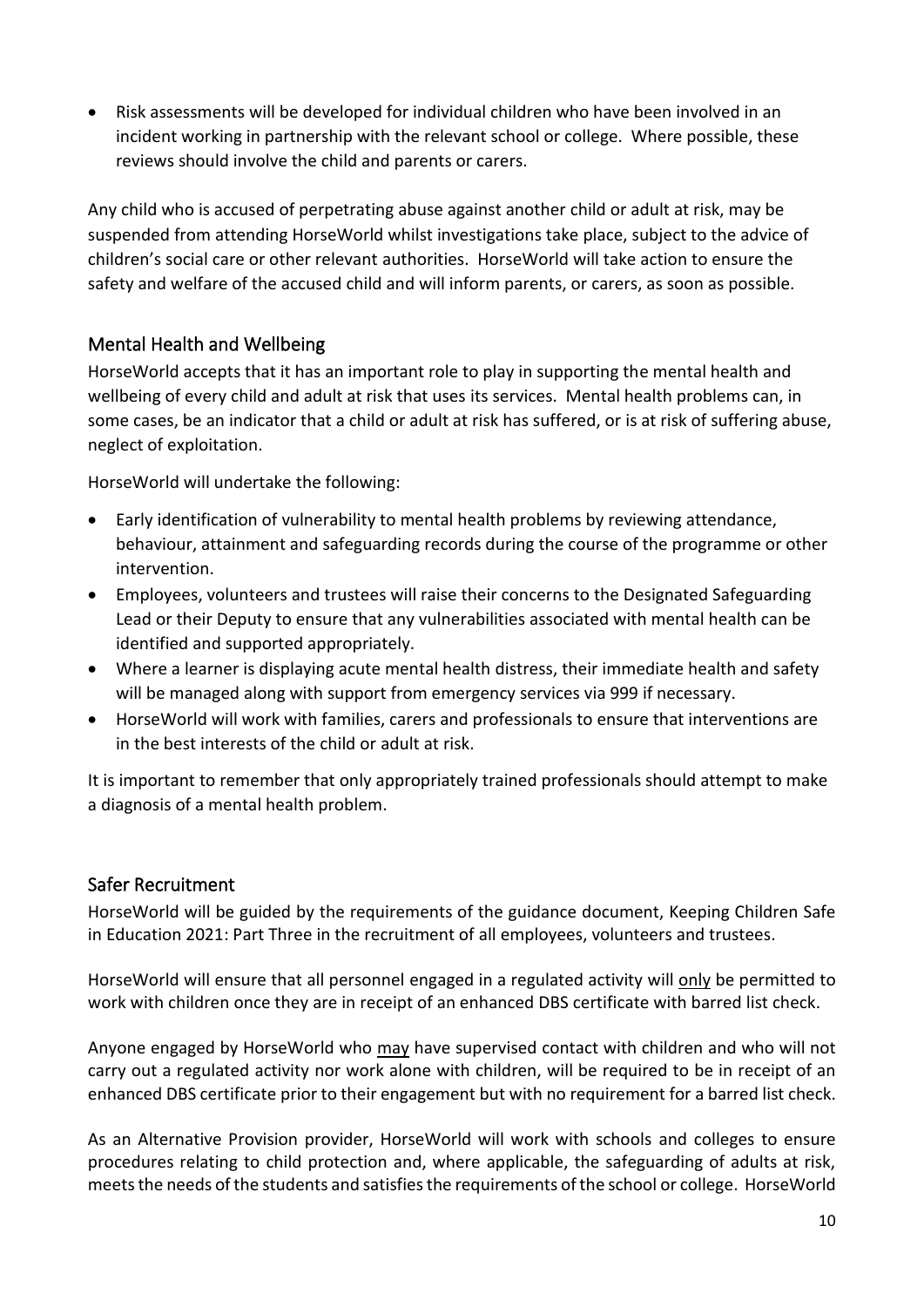will ensure appropriate safeguarding checks have been carried out on all individuals working on their behalf.

### <span id="page-10-0"></span>Whistleblowing

All employees, volunteers and trustees are required to report to the CEO or to a member of the Human Resources Team any concern or allegations about HorseWorld practices or the behaviour of colleagues which are likely to put children or adults at risk of abuse or other serious harm. In the event they are unavailable, concerns should be reported to the Designated Safeguarding Lead, or the Deputy in their absence.

Where the person making the report feels unable to raise an issue to a person within HorseWorld, it may be appropriate for them to make a report of concern to an external authority. In this case, the person should be guided by the Whistleblowing Procedure available in the Staff Handbook. Contact details for appropriate external authorities can be found in Appendix 1 of this Policy including the NSPCC Helpline.

There will be no retribution or disciplinary action taken against an employees, volunteer or trustee for making such a report provided that it is done in good faith.

#### <span id="page-10-1"></span>Confidentiality and Sharing Information

HorseWorld will keep all child protection and adult safeguarding records confidential, allowing disclosure only to those who need the information in order to safeguard and promote the welfare of children and adults at risk.

HorseWorld will co-operate with police, children's social care services and other appropriate authorities to ensure that all relevant information is shared for the purposes of child protection and adult safeguarding investigations.

Where possible, consent from the child or adult at risk, their families and/or their carers, will be obtained prior to the release of information. However, in some circumstances seeking consent may not be appropriate or safe. HorseWorld has a legal duty to share information where there are child or adult protection concerns. Therefore, in some cases, personal information will be shared with other agencies without consent if this is deemed to be in the best interest of the child or adult at risk and the decision making around this will be clearly documented.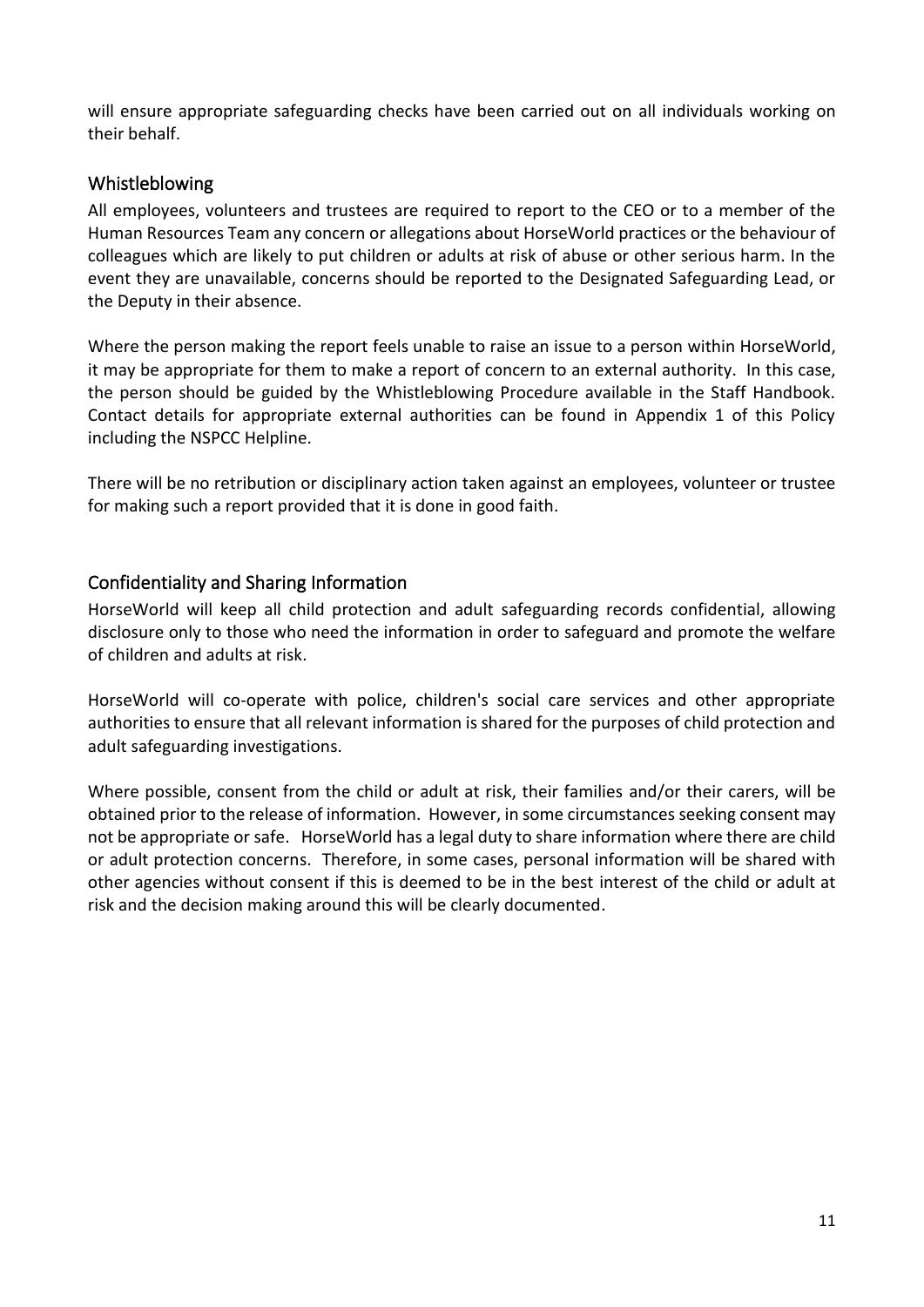# <span id="page-11-0"></span>Child and Adult Protection & Safeguarding Procedures

## **Anyone working with children or adults at risk on behalf of HorseWorld has a duty to report any safeguarding concerns.**

## <span id="page-11-1"></span>Reporting Concerns

If any symptom of abuse is observed (see section above "Definitions"), or a there is a general concern about the safety of a child or adult at risk, it **must** be reported to the Designated Safeguarding Lead or the Deputy immediately.

- Appendix 1 provides contact details for the Safeguarding team and this information is displayed at various points around the centre.
- Appendix 2 contains a helpful flowchart for those worried about a child or adult at risk
- Appendix 3 shows the reporting process and actions outlined in the document, Keeping Children Safe in Education 2021 and is relevant to safeguarding of children.

If the person making the report feels they cannot discuss their concerns with the Designated Safeguarding Lead or their Deputy, the person **must** refer to the Whistleblowing Procedure and take immediate action.

Where a child or adult at risk is in immediate danger or at risk of harm, it may be appropriate to contact Children's Social Care, Adult Social Care and/or the Police directly and inform the Designated Safeguarding Lead of their Deputy straight away.

If a child or adult at risk makes a disclosure to a member of staff, it is important for the member of staff to listen compassionately, without judgement and to note down relevant details which may be used as future evidence. In no circumstances, should the member of staff assure the child or adult at risk of confidentiality, or agree to keep secrets. It is essential that the member of staff discusses their concerns with the Designated Safeguarding Lead or other authority depending on the nature of the concern.

In the event that a safeguarding concern is raised about a child and the allegation involves an employee, volunteer or trustee, advice will be sought from the LADO as to appropriate actions.

#### <span id="page-11-2"></span>Report Writing

Anyone reporting a safeguarding concern should ensure they have written down notes about their concerns, or about the disclosure that was made by a child or adult at risk. The notes should be signed and dated and handed to the Designated Safeguarding Lead or their Deputy. These may be passed to relevant authorities as necessary (see section above "Confidentiality and Information Sharing" for more information).

Records held in relation to child protection or adult safeguarding incidents and concerns should include:

- A clear and comprehensive summary of the concern
- Details of how the concern was followed up and resolved
- A note of any action taken, decisions reached and the outcome.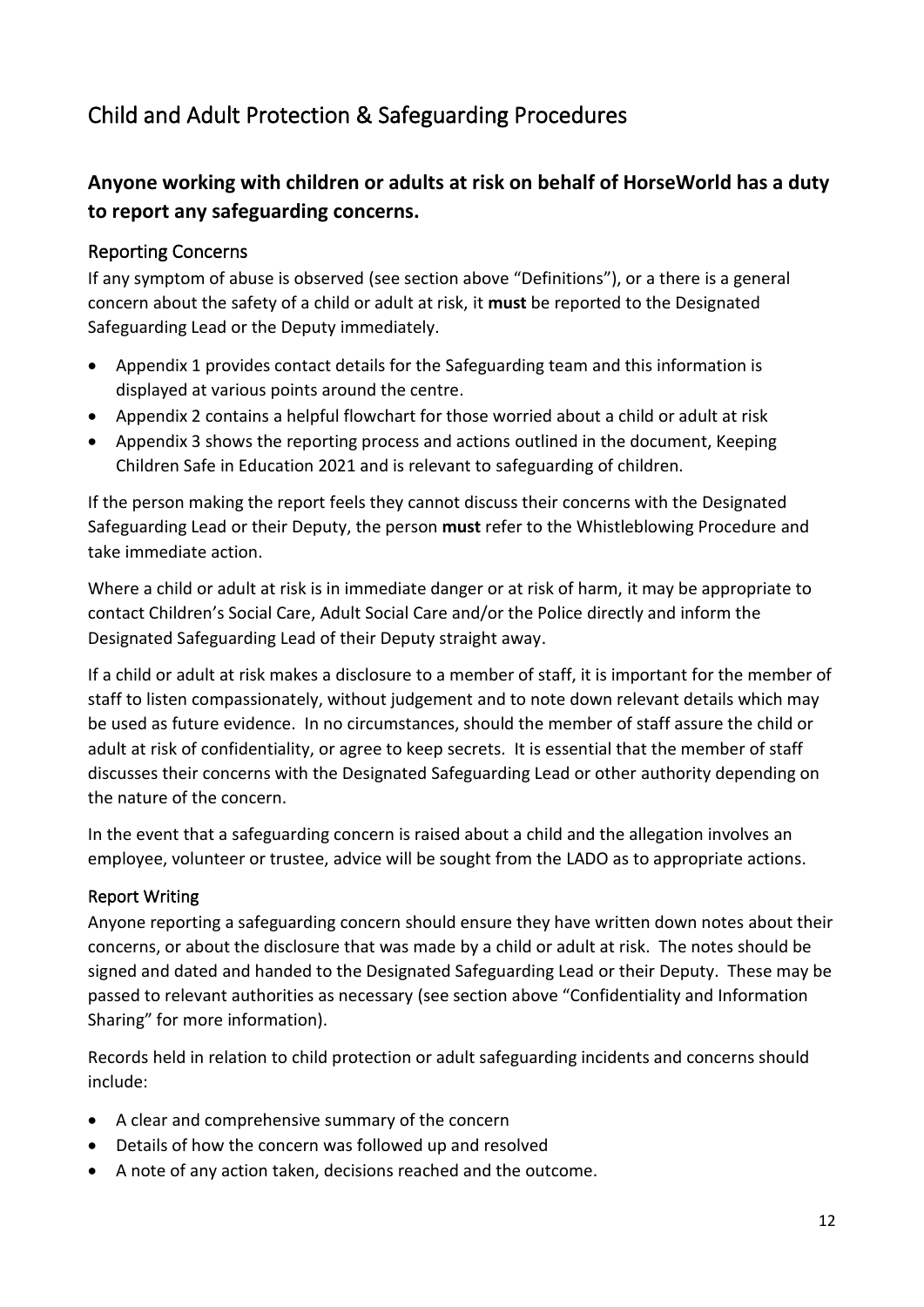## <span id="page-12-0"></span>Allegations against Professionals

Employees, volunteers and trustees have a duty to report any concerns or allegations about a colleague's behaviour that indicate they may pose a risk of harm if they continue to work in regular or close contact with children or adults at risk.

Examples of allegations that may meet the harms threshold include that a professional has:

- behaved in a way that has harmed a child or adult at risk, or may have caused harm
- committed a criminal offence against, or related to, a child or adult at risk
- behaved towards a child, children or adult(s) at risk in a way that indicates they may pose a risk of harm
- behaved or may have behaved in a way that indicates they may not be suitable to work with children or adults at risk (includes behaviour that may have happened outside of HorseWorld and might make an individual unsuitable to work with children, known as a transferable risk).

All allegations or concerns about colleagues and visitors must be reported directly to the Designated Safeguarding Lead or their Deputy and they will assume the role of "Case Manager".

If the matter relates to a child or children, it will be dealt with in accordance with the Bristol Safeguarding Children Board's procedures.

Any allegations against a member of staff, volunteer or trustee must be reported to the Human Resources team and the CEO. If appropriate, the Designated Safeguarding Lead or their Deputy will refer the matter to the LADO, and they will advise on any action required.

It may be necessary to invoke the disciplinary procedure and suspend the accused professional from employment, pending further investigations. HorseWorld will comply with its duty of care to all employees, volunteers and trustees, throughout any investigations or subsequent proceedings including those conducted externally by the police or other authorities.

## <span id="page-12-1"></span>Malicious or Unsubstantiated Allegations

Disciplinary action may be taken against anyone found to be making malicious or unsubstantiated allegations.

Where an allegation is made by a child, adult at risk, or member of staff, volunteer or trustee and it is found to be malicious or unsubstantiated, all records relating to the allegation will be removed from the personnel records and will not be included in employment references.

If an allegation is found to be malicious or unsubstantiated, HorseWorld may contact the police to determine whether any action may be appropriate.

## <span id="page-12-2"></span>Reporting to the Disclosure and Barring Service

If HorseWorld ceases to use the services of an employee, volunteer or trustee because of a safeguarding incident or concern, and specific criteria are met, a referral will be made to the Disclosure and Barring Service as soon as possible. In the case of employees who are dismissed as a result of a safeguarding concern, a settlement agreement will not be used to terminate employment.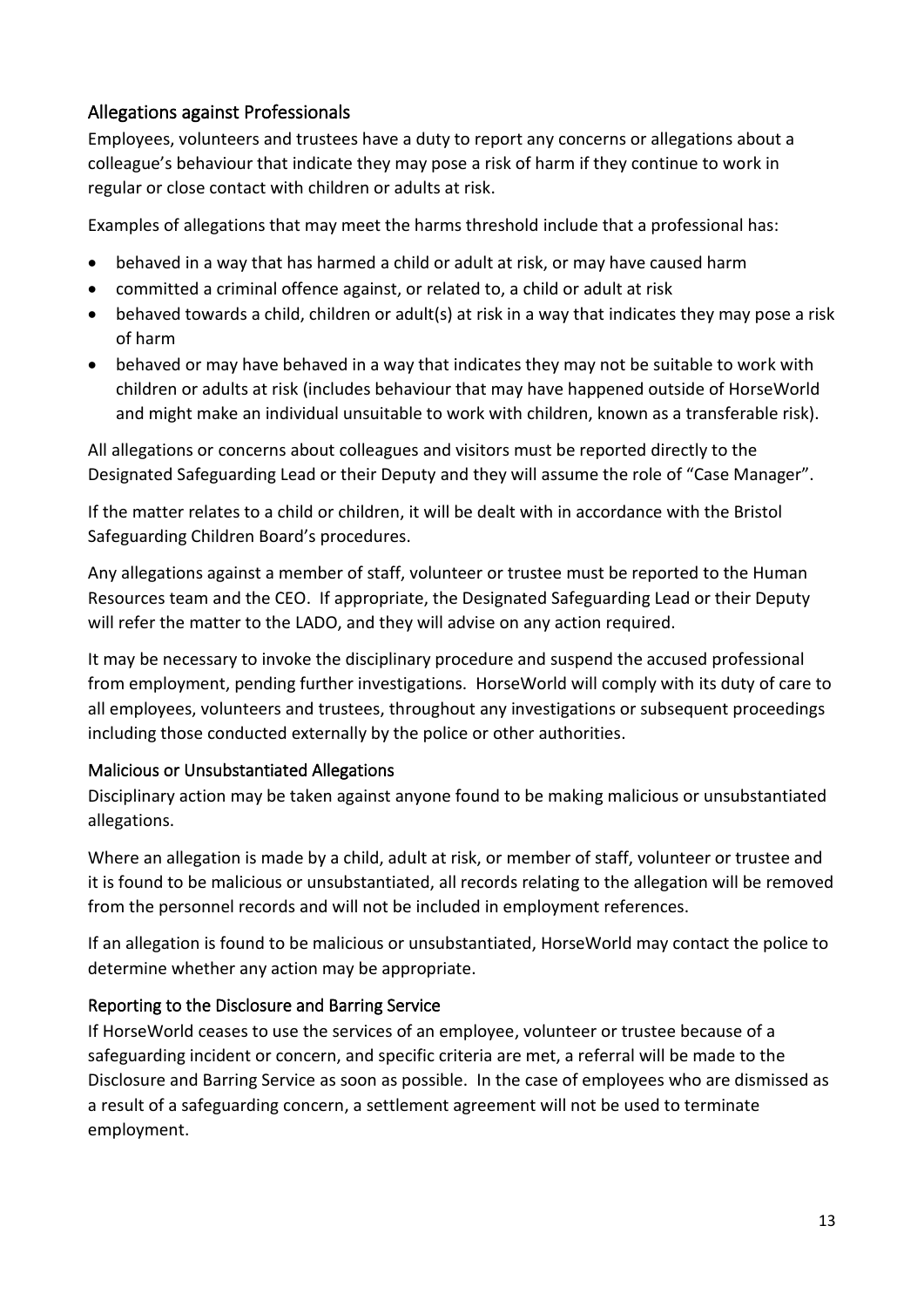#### <span id="page-13-0"></span>Concerns that do not meet the harm threshold

A low-level concern does not mean it is insignificant. It is a concern which causes unease, or a "nagging doubt" that an adult working on behalf of HorseWorld may have acted in a way that:

- Is inconsistent with HorseWorld's Code of Conduct, including conduct outside work; and
- Does not meet the allegations threshold above, or is otherwise not considered serious enough to make a referral to LADO

Examples of such behaviour could include:

- Being over friendly with children,
- Having favourites,
- Taking photographs of children on their mobile phone,
- Engaging with a child on a one-to-one basis in a secluded area of behind a closed door, or
- Using inappropriate sexualised, intimidating or offensive language.

HorseWorld encourages all concerns to be raised to the Designated Safeguarding Lead or their Deputy regardless or whether the person making the report considers it to be low-level. All concerns should be recorded in accordance with the Report Writing procedures above.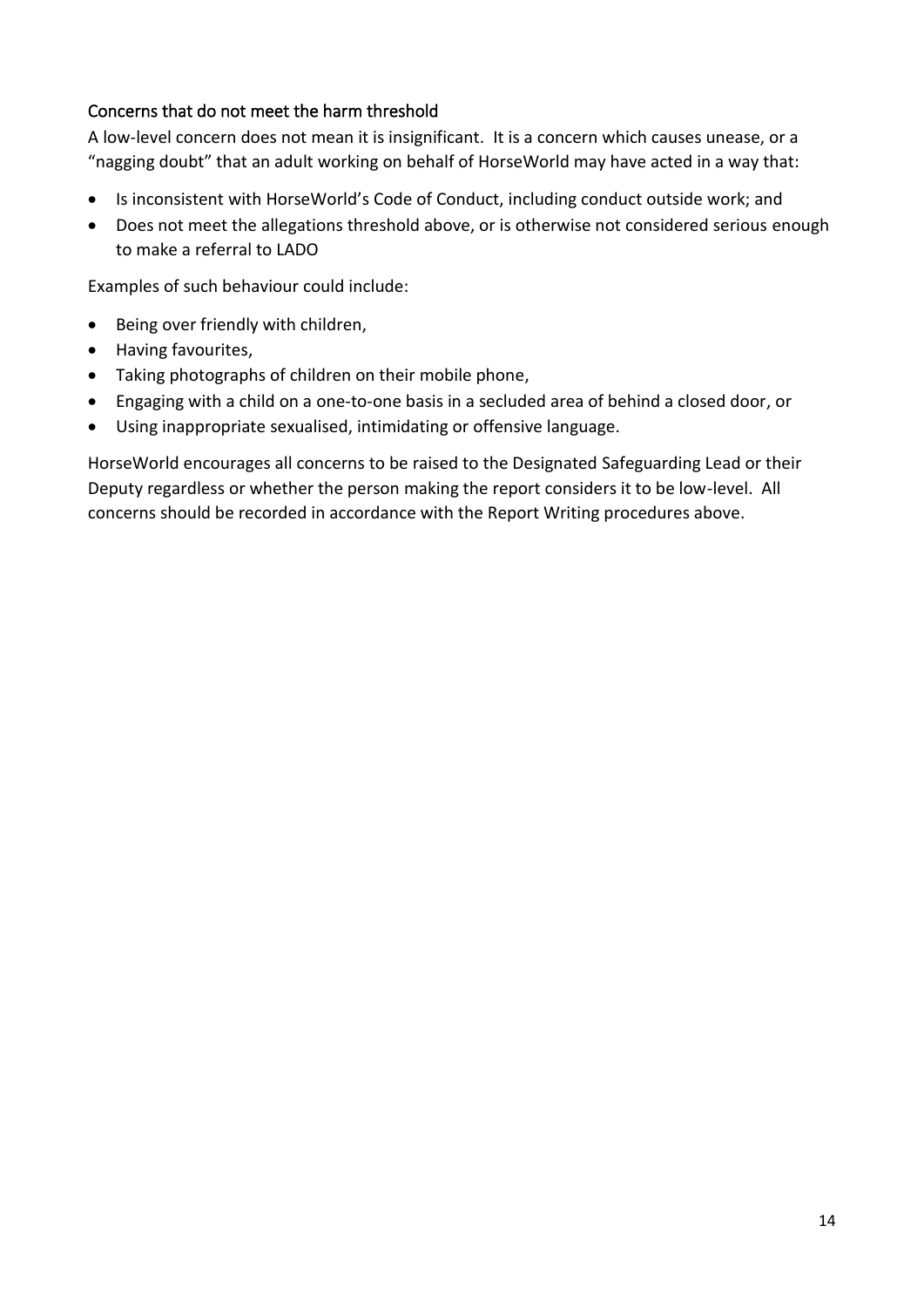## <span id="page-14-0"></span>Appendix 1

#### <span id="page-14-1"></span>Contact Details for Child and Adult Protection

The telephone numbers of the Designated Safeguarding Lead and Deputy Designated Safeguarding Lead, LADO, relevant local authority services for children and adults and other useful contact details are provided below.

#### HorseWorld Representatives

| Designated Safeguarding Lead: Sharon Howell<br>Email: Sharon.Howell@horseworld.org.uk      | Tel: 01275 893023 |
|--------------------------------------------------------------------------------------------|-------------------|
| Deputy Designated Safeguarding Lead: Sarah Payton<br>Email: Sarah.Payton@horseworld.org.uk | Tel: 01275 893023 |
| Human Resources Manager: Nicole Krzanowski<br>Email: Nicole.Krzanowski@horseworld.org.uk   | Tel: 01275 893035 |
| CEO: Petra Ingram<br>Email: Petra.Ingram@horseworld.org.uk                                 | Tel: 01275 893038 |

| To report a concern regarding a child to the local authority: |                            |  |
|---------------------------------------------------------------|----------------------------|--|
| Bristol                                                       | Tel: 0117 9036444          |  |
| South Gloucestershire                                         | Tel: 01454 866000          |  |
| <b>North Somerset</b>                                         | Tel: 01275 888808          |  |
| Bath & NE Somerset                                            | Tel: 01225 396312 / 396313 |  |

#### **To report a concern regarding an adult at risk to the local authority:**

Adult Social Care via Care Direct Tel: 0117 9222700 www.bristol.gov.uk/social-care-health/report-suspected-abuse-safeguarding-adults-at-risk

**To report a concern out of normal office hours Tel: 01454 615165**

#### The following telephone numbers may also be useful:

Police Emergency Tel: 999 / 112 Police Non-Emergency Tel: 101 Police Prevent Team Bristol Tel: 0117 945 5539 or 101

Childline Tel: 0800 1111

(and ask for the Prevent Team) NSPCC Helpline Tel: 0808 800 5000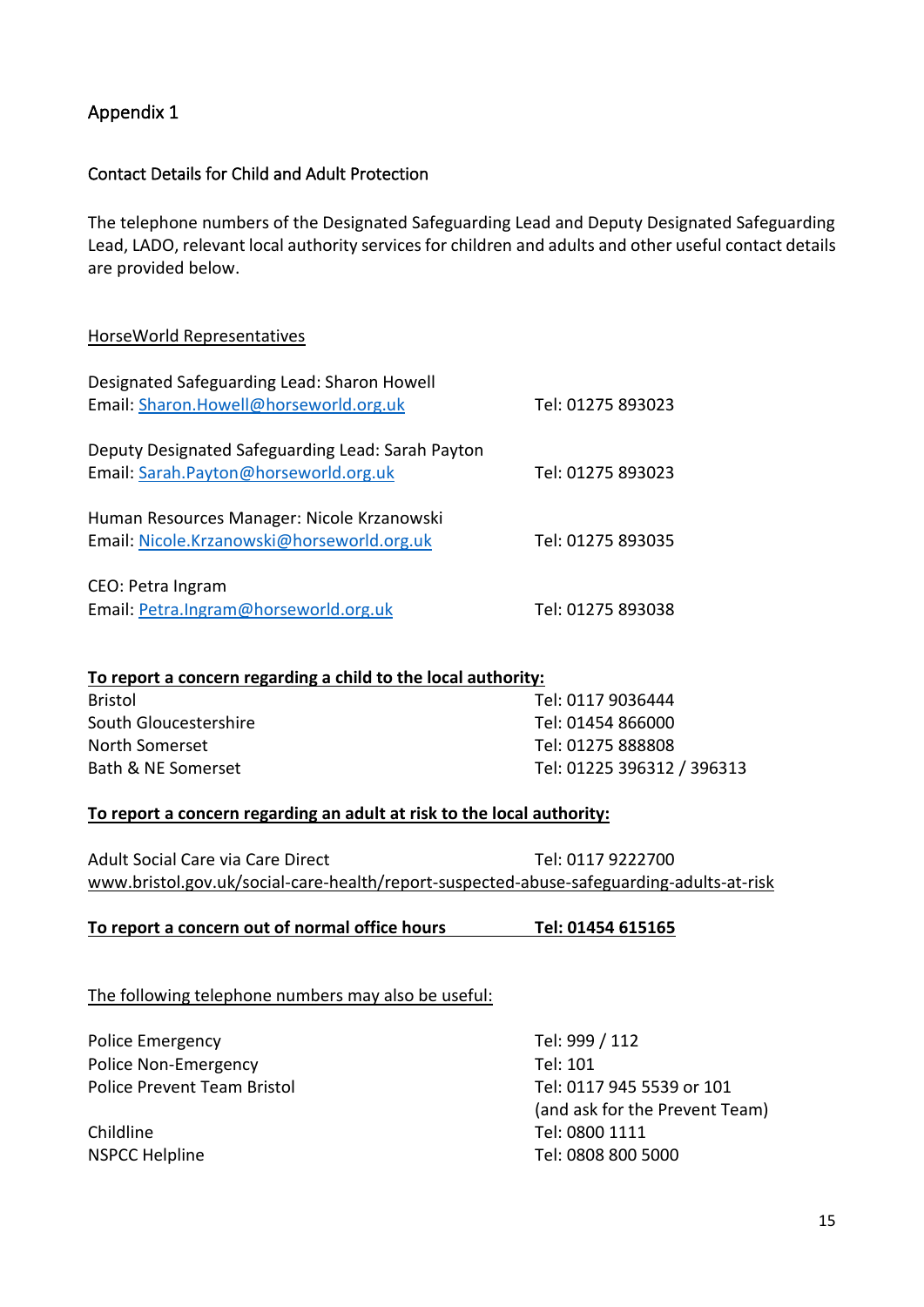## <span id="page-15-0"></span>Appendix 2



<span id="page-15-1"></span>Flowchart for employees, volunteers or trustees worried about a child or adult at risk

\*Employees, volunteers, and trustees may share information directly with children's social care, adult social care, or the Police if they are convinced that there is a risk of immediate serious harm and a direct report is the only way to ensure the safety of the child or adult at risk and the Designated Safeguarding Lead, Deputy Designated Safeguarding Lead, the CEO, the Human Resources team, and the Chairman of the Board are not available.